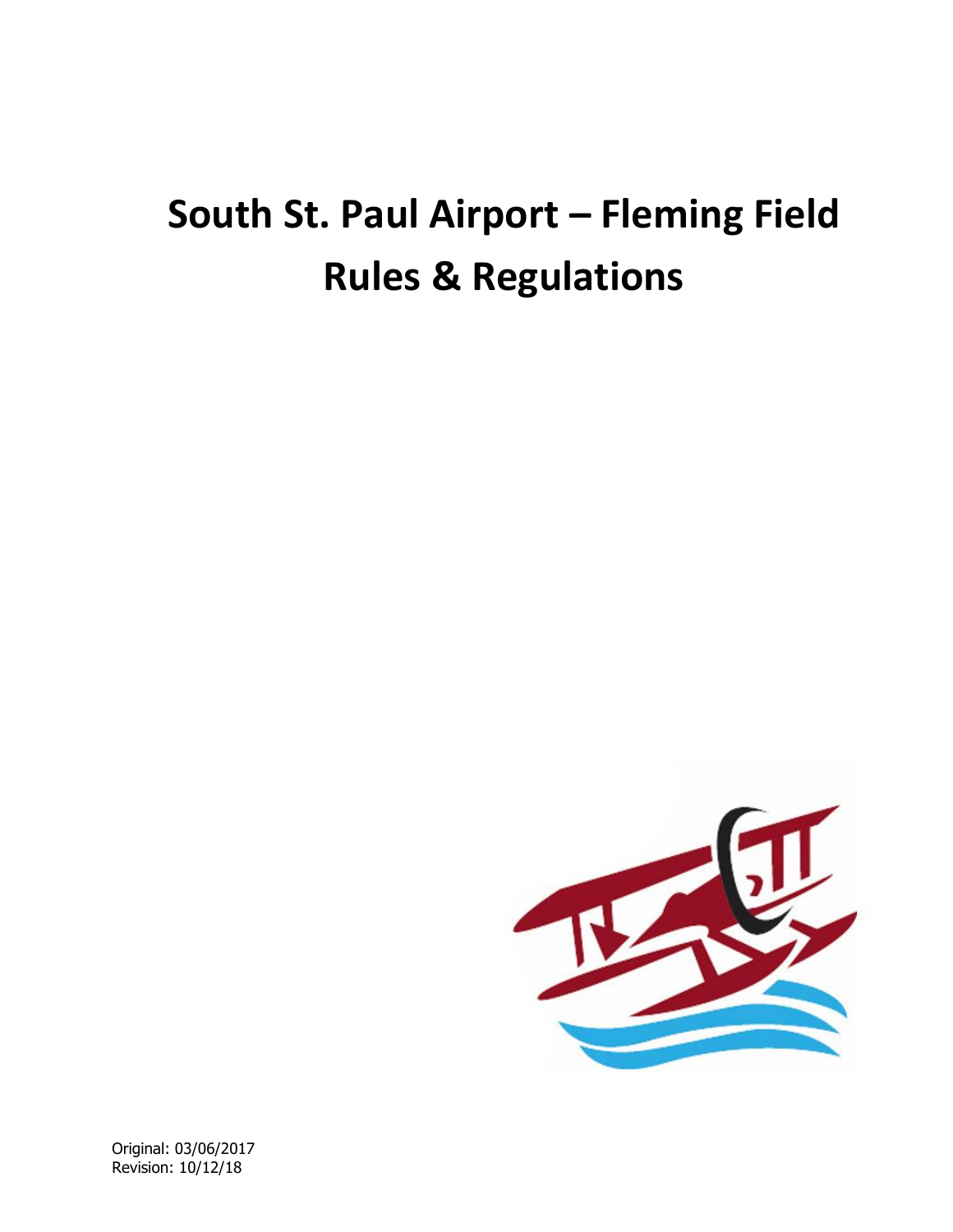# **RECORD OF REVISION**

| <b>Revision #</b> | <b>Remove Page(s)</b>  | Add Page(s)                        | <b>Approval Date</b> |
|-------------------|------------------------|------------------------------------|----------------------|
| 1                 | 1992 Operations Manual | 2017 Rules and Regulations         | 03/06/2017           |
| 2                 |                        | 3.7 Annual Hangar Inspections      | 09/05/17             |
| 3                 |                        | 3.1 Change Fuel type               | 10/12/18             |
|                   |                        | 6.9 Disabled or Abandoned Aircraft | 10/12/18             |
|                   |                        | 10.9 Services and Utilities        | 10/12/18             |
|                   |                        |                                    |                      |
|                   |                        |                                    |                      |
|                   |                        |                                    |                      |
|                   |                        |                                    |                      |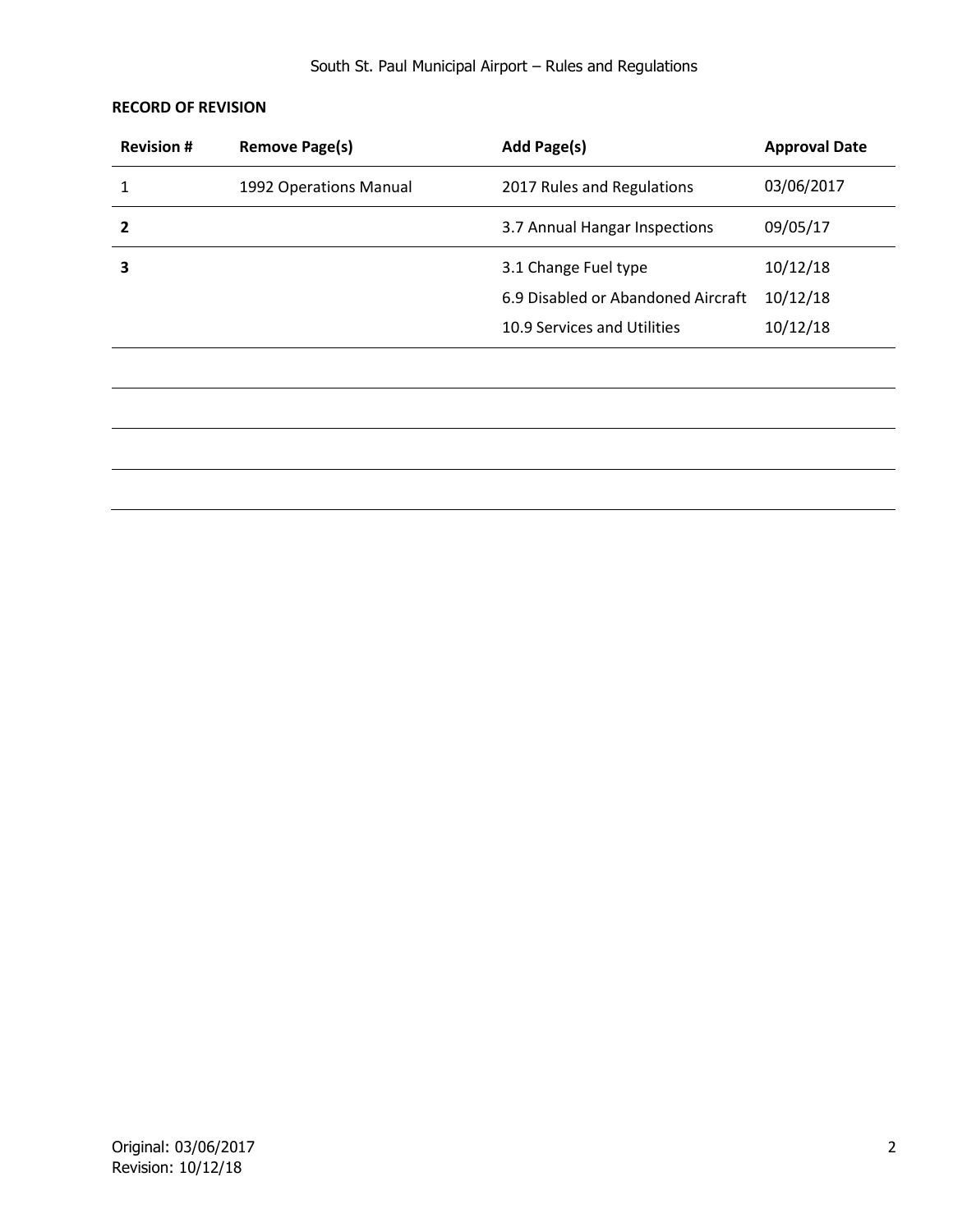# **TABLE OF CONTENTS**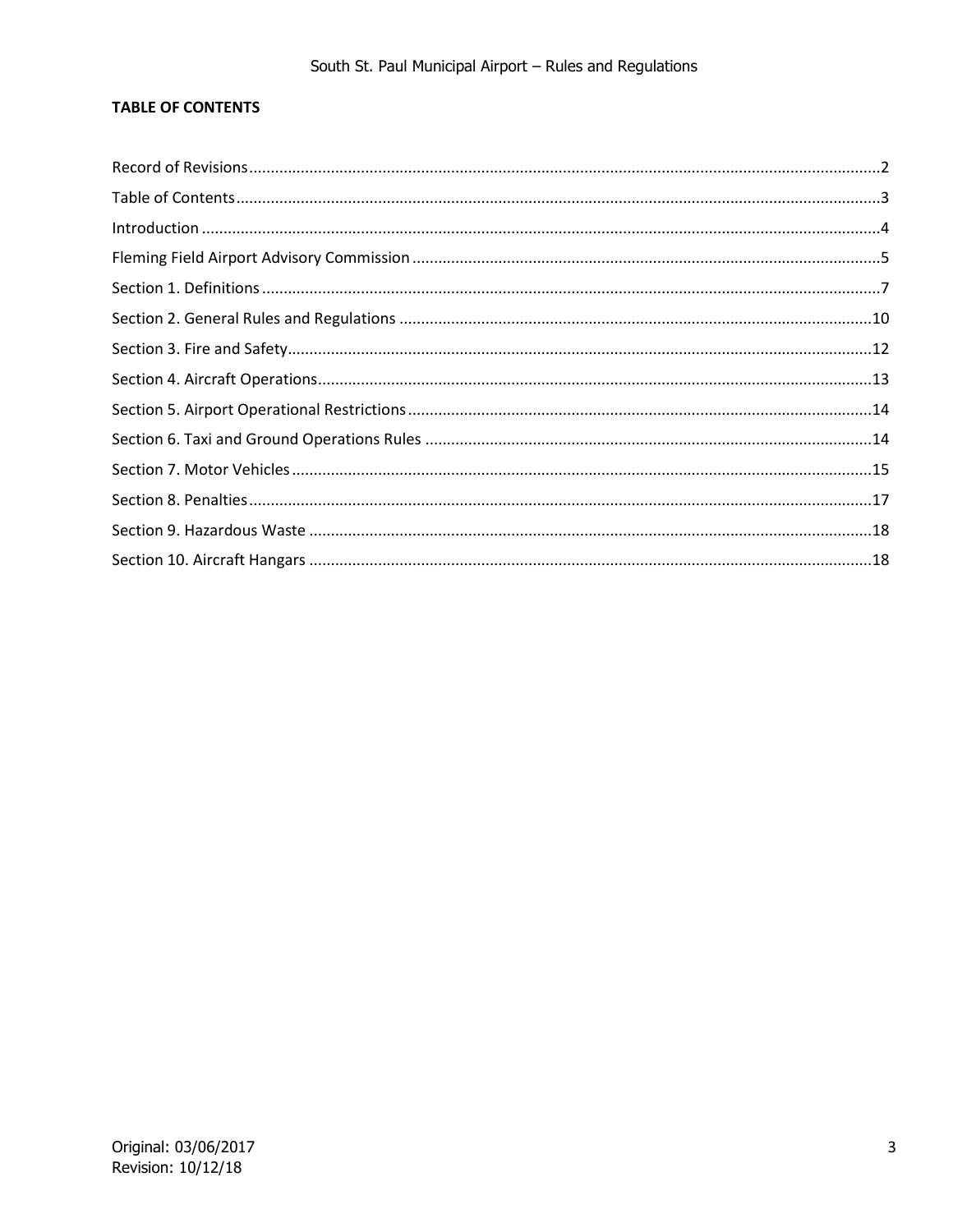## **INTRODUCTION**

These Rules and Regulations are intended to provide the basic guidelines for aeronautical and non-aeronautical activities at the South St. Paul Airport – Fleming Field. There rules and regulations supersede any previous manuals and/or versions, including all changes and amendments. Additional, activity specific requirements may be imposed in Lease Agreements or other agreements between the City of South St. Paul and entities engaging in aeronautical and non-aeronautical activities at the airport. The airport is owned and operated by the City of South St. Paul.

In any case where a provision of these rules and regulations is found to be in conflict with any other provision of these regulations or in conflict with a provision or subsequent revision of any zoning, building, fire, safety, health, or other ordinance, code, rule, or regulation of the City, the State, or the Federal government, the provision which establishes the higher standard for the promotion and protection of the health and safety of the people shall prevail and is incorporated by reference.

Any permission granted, directly or indirectly, to any person to enter the airport facility or to use the airport, or any part thereof, is conditioned upon compliance with these rules and regulations. Any violation of these rules and regulations may result in the loss of privileges to access the airport, fines, or other penalties. It is recognized that all conditions or occurrences cannot be anticipated, and if a situation arises that is not covered by this document, the Airport Manager has the authority to direct such actions as deemed necessary.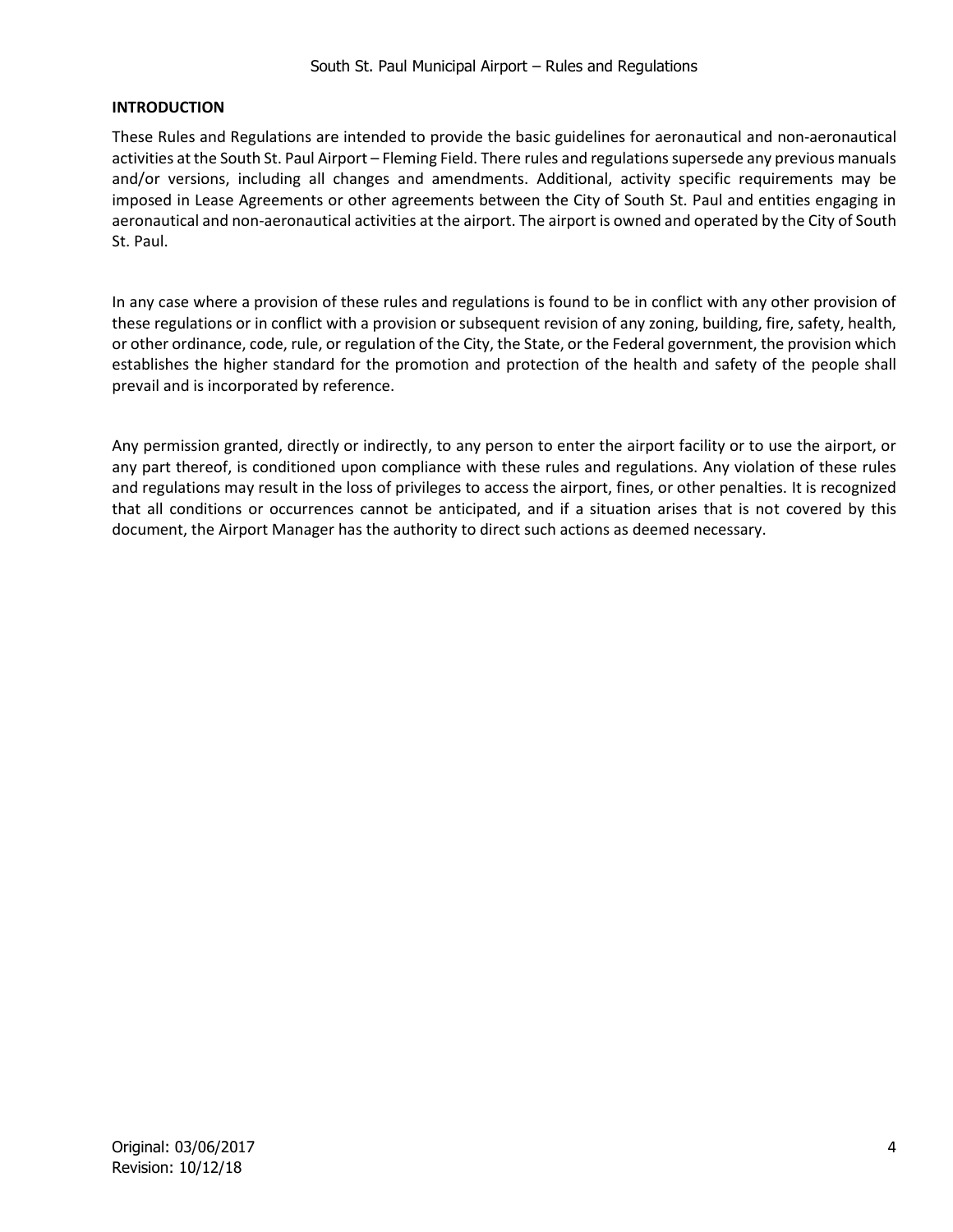## **FLEMING FIELD AIRPORT ADVISORY COMMISSION**

South St. Paul, Minnesota – Code of Ordinances ARTICLE VI. – BOARDS AND COMMISSIONS

Sec. 2-231. – Fleming Field Airport Advisory Commission.

- (a) Established. The Fleming Field Airport Advisory Commission is hereby established. Members shall serve without compensation.
- (b) Membership. The commission consists of nine members appointed by the council and shall be comprised of the following:
	- (1) Two members from the Fleming Field Tenant's Association;
	- (2) Two members from the Fleming Field business community;
	- (3) Two airport users, to include one hangar owner and one aircraft owner/hangar renter;
	- (4) Two members from the Fleming Field neighborhood (one resident of South St. Paul and one resident of Inver Grove Heights);
	- (5) One member from an airport non-profit organization;
- (c) Non-voting members. The airport manager and city engineer shall be non-voting members of the commission. The airport manager shall keep members of the commission informed as to the progress and development of significant matters pertaining to Fleming Field. The airport manager shall prepare for and plan all meeting agendas and shall provide for minute-taking and record-keeping services at the meetings.
- (d) Term. Except as otherwise provided in this section, members of the commission are appointed for terms of three years and shall hold office until their respective successors are appointed and qualify. Initially, three members shall be appointed for one-year terms, three members shall be appointed for two-year terms and three for three-year terms.
- (e) Vacancies or removal. Vacancies are filled by the council for the unexpired term. A member who is absent from three consecutive meetings without the approval of the commission is automatically terminated. Such vacancy must be reported to the council so that an appointment can be made to fill the unexpired term.

Sec. 2-232. - Officers.

- (a) Chair. The commission shall elect a chair in March each year with a term to commence at the next meeting. The chair holds office for one year and until a successor is elected and qualifies.
- (b) Vice-chair. The commission shall elect a vice-chair in March each year with a term to commence at the next meeting. The vice-chair holds office for one year and until a successor is elected and qualifies.
- (c) Other officers. The commission may elect other officers as it deems necessary.
- (d) Duties of the chair. The chair or vice-chair shall appear before the city council two times per year to deliver a semi-annual report from the commission.
- (e) Duties of the vice-chair. Fulfill duties of the chair when the chair is absent or unable to perform assigned duties.

Sec. 2-233. - Meetings.

(a) Time and place of meetings; notice. The commission must establish a regular time and place of meeting and must schedule at least one regular meeting per month. Special meetings of the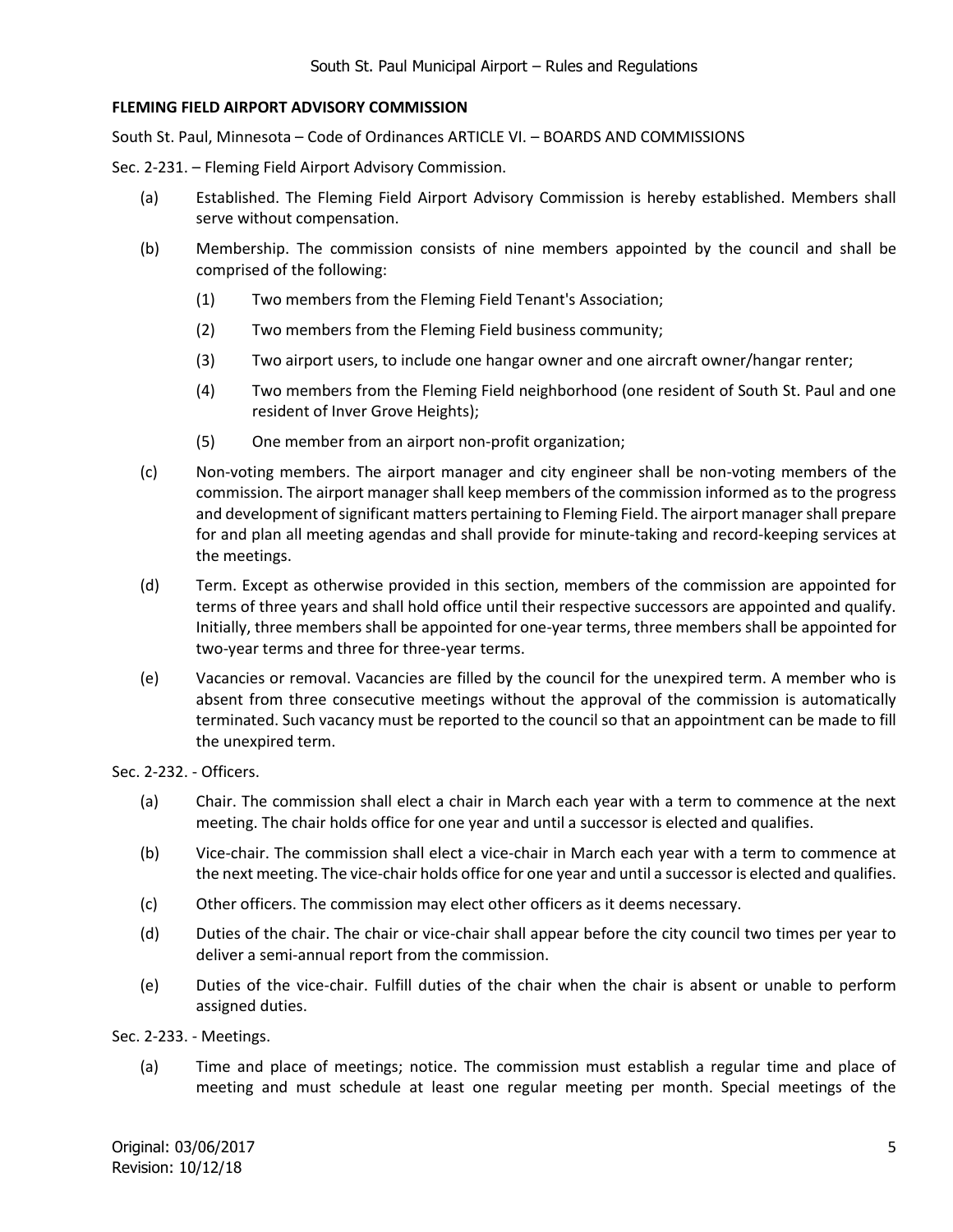commission may be called at any time by the chair or by any five members of the commission. Notice must be given at least three days in advance of all meetings.

- (b) Open meeting law; records retention; data practices. All meetings of the commission must comply with Minn. Stats. §§ 13D.01, 15.17 and ch. 13, or as such statutes may be amended.
- (c) Robert's Rules. Meetings of the commission shall be conducted in accordance with Robert's Rules of Order. The commission may make or alter rules and regulations governing its organization and procedure in a manner that is not inconsistent with this Code or any other ordinance of the city.
- (d) Quorum. A quorum of five commissioners is required to hold a meeting. Business may be transacted by a majority vote of a quorum. Non-voting members shall not be counted for purposes of determining a quorum.

Sec. 2-234. - Functions of the commission.

- (a) The functions of the commission include, but are not limited to the following:
	- (1) Act in an advisory capacity to the council and to the airport manager in all matters pertaining to Fleming Field and to cooperate with other governmental agencies in its operations.
	- (2) Assist the city engineer and the airport manager in the preparation of the annual airport budgets before submission to the city administrator and city council, including operating and capital improvements budgets.
	- (3) Periodic review of airport's financial performance and airport services that exist or may be needed and make recommendations to the airport manager.
	- (4) Recommend policies on airport services for approval of the council.
	- (5) Advise the airport manager of problems regarding the operations of Fleming Field.
	- (6) Provide input to the city engineer on the performance of the airport manager.
	- (7) Review the effectiveness of the airport services with the airport manager.
	- (8) In the event there is a vacancy in the airport manager's position, assist in the hiring process.
	- (9) Other duties and responsibilities as assigned at the council's discretion.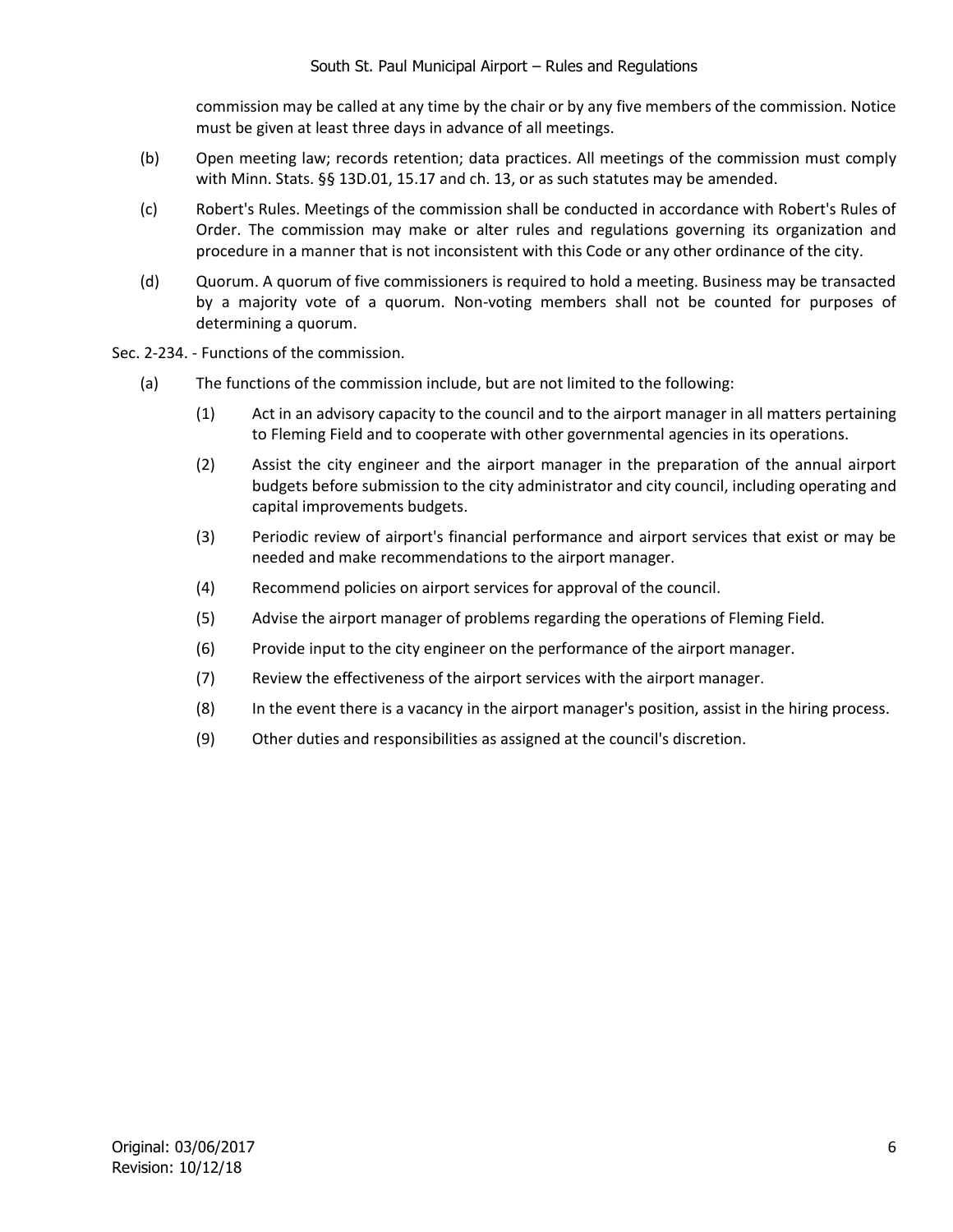# **1. DEFINITIONS**

Unless specifically defined otherwise herein, or unless a different meaning is apparent from the context, the terms used in these Rules and Regulations shall have the following definitions:

**1.1 Abandoned:** This is applied to property left at the airport; abandoned means that it has been left on City property without consent of the Airport Manager for 48 hours without the owner moving or claiming it. Such property may be impounded by the City of South St. Paul Police Department and/or the Airport Manager.

**1.2 ACC:** Airport Advisory Commission

**1.3 AGL:** Above Ground Level

**1.4 Aircraft Accident:** an occurrence associated with the operation of an aircraft which takes place between the time any person boards the aircraft with the intention of flight and all such persons have disembarked, and in which any person suffers death or serious injury, or in which the aircraft receives substantial damage. For purposes of this part, the definition of "aircraft accident" includes "unmanned aircraft accident," as defined herein.

**1.5 Aircraft Incident:** occurrence other than an accident, associated with the operation of an aircraft, which affects or could affect the safety of operations.

**1.6 Airport:** South St. Paul Municipal Airport – Fleming Field

**1.7 Airport Operations Area (AOA):** Area of the airport used or intended to be used for landing, takeoff, or surface maneuvering of aircraft.

**1.8 Airport Staff:** Airport Manager, Airport Operations Specialist, Maintenance Personnel, and other employees designated by the Airport Manager.

**1.9 Airside:** Operational areas involved in any aircraft movement or operation, i.e., runways, taxiways, ramps, tie-down areas, hangar areas, etc, also known as the AOA.

**1.10 Airworthy:** Aircraft maintained to airworthiness standards as more particularly defined pursuant to Federal Aviation Regulations.

**1.11 Apron or Ramp:** Those areas of the Airport within the AOA designated for the loading, unloading, servicing, or parking of aircraft.

**1.12 Building(s):** Includes the main portion of each structure, all projections or extensions therefrom and any additions or changes thereto, and shall include garages, outside platforms and docks, carports, canopies, eaves, and porches and decks. Paving, ground cover, fences, signs and landscaping shall not be included.

**1.13 City:** The City of South St. Paul

**1.14 Commercial Activity:** The exchange, trading, buying, hiring or selling of commodities, goods, services or property of any kind, or any revenue producing activity on the Airport.

**1.15 Commercial Operator:** An individual or company engaged in commercial activity.

**1.16 Entity:** A person, firm, corporation, or partnership formed for the purpose of conducting the proposed activity.

**1.17 EPA:** The U.S. Environmental Protection Agency.

**1.18 FAR:** Federal Aviation Regulations.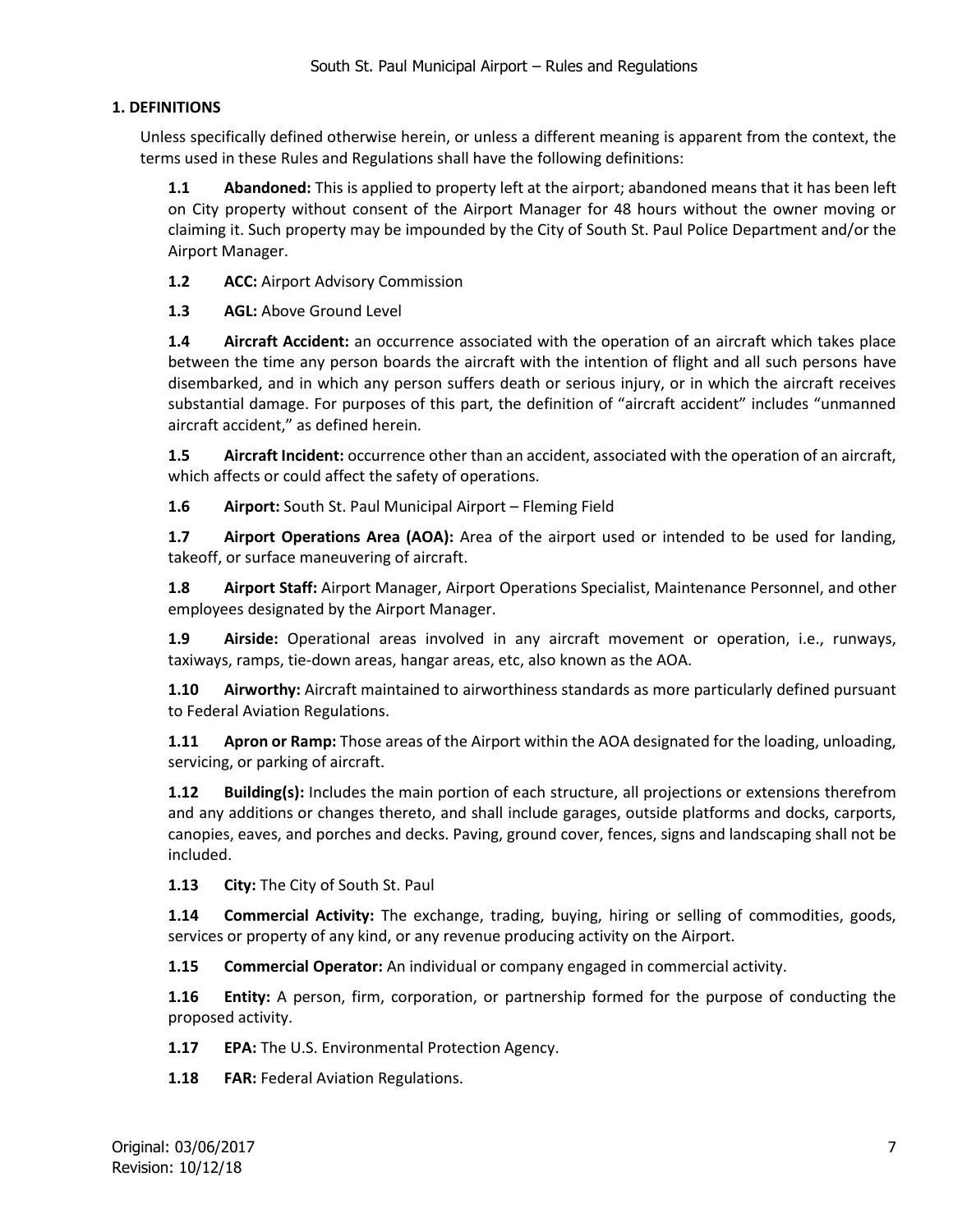**1.19 Federal Aviation Administration (FAA):** The federal aviation agency established by the Federal Aviation Act of 1958, as amended, and re-established in 1967 under the Department of Transportation.

**1.20 Landside:** Operational areas that are outside of the AOA

**1.21 Lease:** A contractual agreement granting a leasehold interest in property on the Airport that is in writing between the City and an entity.

**1.22 Manager:** The South St. Paul Airport Manager, employed by the City of South St. Paul

**1.23 Motor Vehicle:** A self-propelled device in, upon or by which a person or property may be transported, carried or otherwise moved from point to point, except aircraft or devices moved exclusively upon stationary rails or tracks.

**1.24 Movement Area:** The runways, taxiways, and other area of the airport that aircraft use for taxiing, takeoff, and landing, exclusive of loading aprons and aircraft parking areas (AC 150-5210-20).

**1.25 MSL:** Mean Sea Level

**1.26 Must:** The words "shall", "must" or "will" are always mandatory

**1.27 Non-Movement Area:** the area, other than that described as the movement area, used for the loading, unloading, parking of aircraft. This may include the apron areas and on-airport fuel farms (AC 150-5210-20).

**1.28 Object Free Area (OFA):** An area centered on the ground on a runway, taxiway, or taxilane centerline provided to enhance the safety of aircraft operations by remaining clear of objects, except for objects that need to be located in the OFA for air navigation or aircraft ground maneuvering purposes.

**1.29 OSHA:** The Occupational Safety and Health Administration is the U.S. government office.

**1.30 Preventative Maintenance:** Simple or minor aircraft preservation operations and the replacement of small standard parts not involving complex assembly operations in accordance with FAR Part 43, Appendix A.

**1.31 Public Facility:** Those areas of the Airport provided for public use (e.g., Terminal), but not including areas used by private businesses

**1.32 Repair Station:** A Federal Aviation Administration approved facility utilized for the repair of aircraft that may include airframes, power plants, propellers, radios, instruments, and accessories.

**1.33 Runway Safety Area (RSA):** A defined surface surrounding the runway prepared or suitable for reducing the risk of damage to aircraft in the event of an undershoot, overshoot, or excursion from the runway.

**1.34 Shall:** The words "shall", "must" or "will" are always mandatory.

**1.34 Taxiway/Taxilane Safety Area (TSA):** A defined surface alongside the taxiway prepared or suitable for reducing the risk of damage to an aircraft deviating from the taxiway.

**1.35 Tenant:** Any Entity entering into a contractual relationship with the City for space to conducts its business, or a sub lessee who has written approval of the City.

**1.36 Terminal:** The passenger terminal facility, the designated Motor Vehicle parking facilities and all roadways associated therewith. The terminal is also called the arrival/departure building.

**1.37 Transient Aircraft:** An aircraft not using the Airport as its permanent base of operations.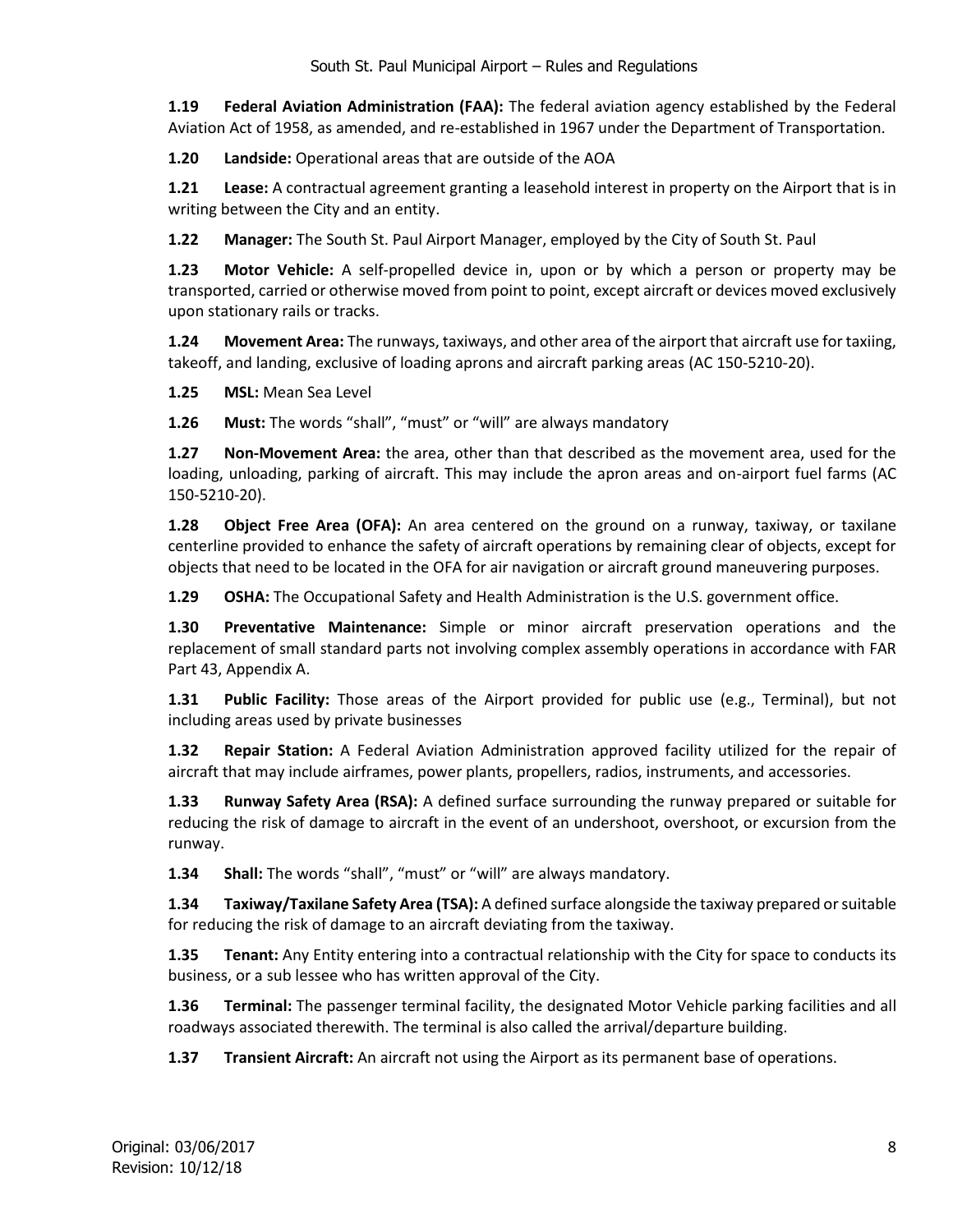**1.38 Unmanned Aircraft Accident:** an occurrence associated with the operation of any public or civil unmanned aircraft system that takes place between the time that the system is activated with the purpose of flight and the time that the system is deactivated at the conclusion of its mission, in which: (1) Any person suffers death or serious injury; or (2) The aircraft has a maximum gross takeoff weight of 300 pounds or greater and sustains substantial damage.

**1.39 Will:** The words "shall", "must" or "will" are always mandatory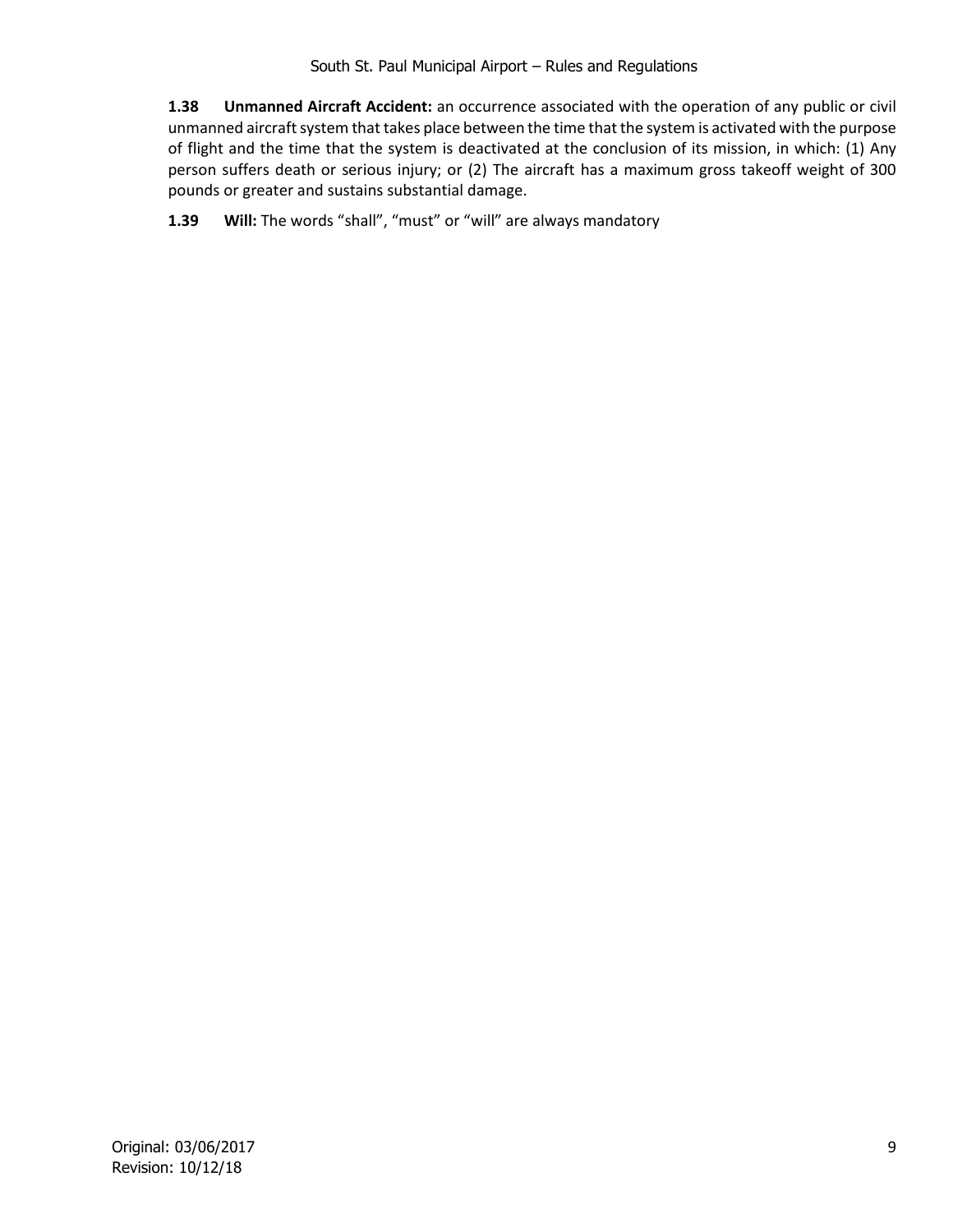## **2. GENERAL RULES AND REGULATIONS**

The use of the Airport shall constitute an acceptance by the user of the Rules and Regulations and shall create an obligation on the part of the user to obey these Rules and Regulations. The Airport shall be open for public use 24 hours per day, 365 days per year, subject to restrictions due to weather, the conditions of the AOA, special events, and for restricted operations as determined by the Airport and/or the City. The City provides the airport for the use, benefit, and enjoyment of the public.

## **2.1 Staffing**

The Airport Management Office will be staffed seven (7) days a week, as practicable.

## **2.2 Enforcement**

In any contingencies not specifically covered by these Rules and Regulations, the Airport Manager is authorized to make such rules and render such decisions as may seem proper.

**2.2.1** The Fire Department is authorized to enforce all fire and hazardous materials-related Regulatory Measures.

**2.2.2** The Police Department is authorized to enforce all Regulatory Measures within their jurisdiction. In addition, these Rules and Regulations declare that the duties of the Communities' Police Department on or in connection with the Airport include processing complaints filed with them by the Airport Manager.

## **2.3 Advertising and Display**

No person shall post, distribute, leaflet, or display signs, advertisements, literature, circulars, pictures, sketches, drawings, or other forms of printed or written material at the Airport without prior written permission, subject to reasonable restrictions to protect traffic, the public, businesses, and other use of the Airport by the public.

**2.3.1** Advertisements and other postings may be displayed on the bulletin board in the Terminal building.

**2.3.2** No flyers, handouts, leaflets, door hangars, or other similar advertisements or solicitations will be permitted on the exterior of buildings at the airport.

## **2.4 Responsible Party**

Any person accessing or using the Airport shall be responsible for their actions and all actions of any person to whom they provide or facilitate access, whether directly or indirectly.

## **2.5 Pedestrians Soliciting Rides**

No person shall solicit aircraft rides from any area of the airport.

## **2.6 Disorderly Conduct**

No person shall commit any disorderly, obscene, lewd, indecent, or unlawful act; or commit any act of nuisance (including the use of abusive or threatening language) on the Airport.

# **2.7 Entry Upon or Use of Airport**

Entry upon the Airport shall be made only at locations designated by the Airport Manager.

## **2.8 Compliance with Signs**

All Airport users shall observe and obey all posted signs, fences, and barricades prohibiting entry upon an AOA or Restricted Area or governing the activities or demeanor of the public while on the Airport.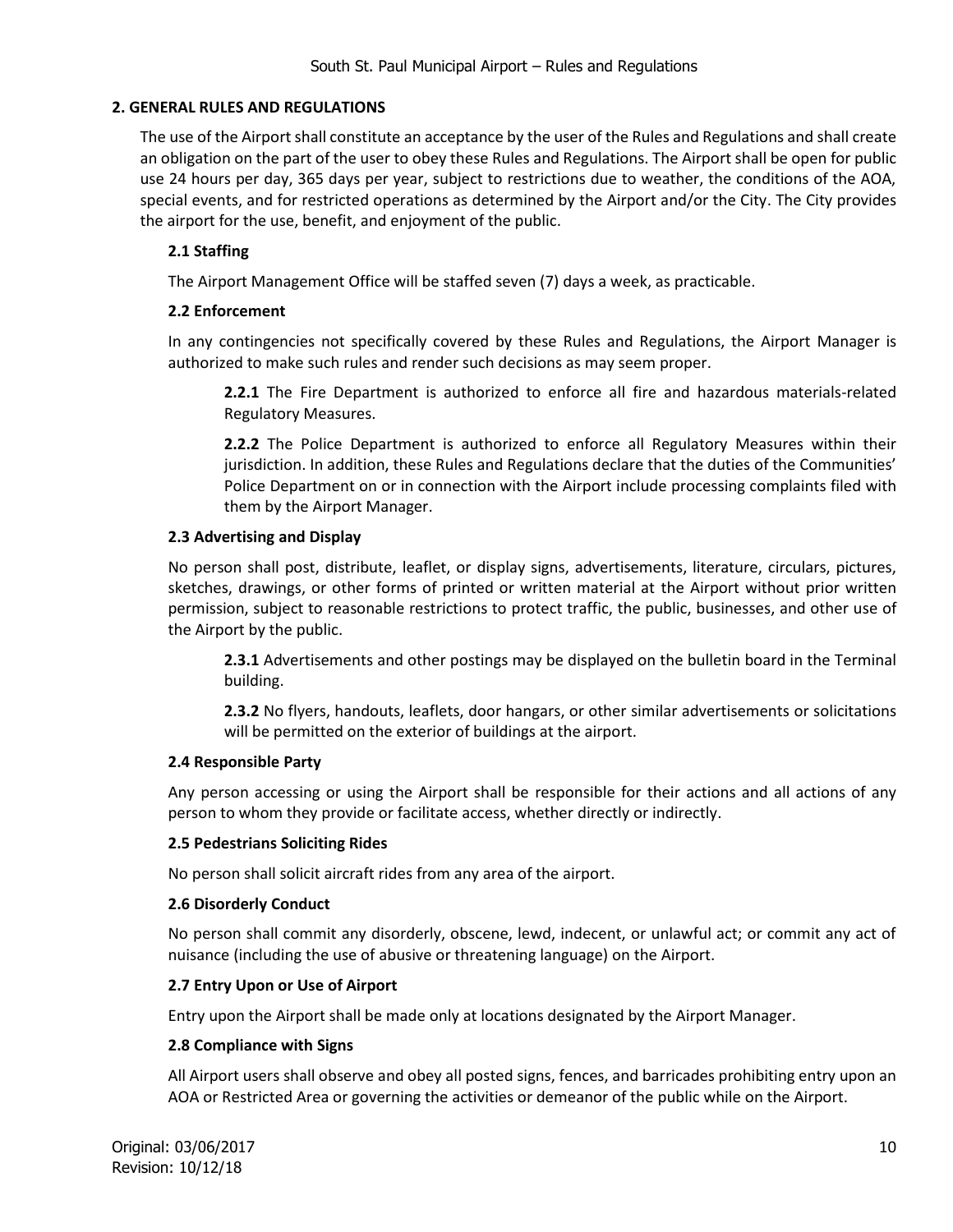## **2.9 Environmental Pollution and Sanitation**

No Person shall dispose of garbage, papers, refuse, or other forms of trash, including cigarettes, cigars, and matches, except in receptacles provided for such purpose.

## **2.10 Animals**

No Person shall enter any part of the Airport with a domestic animal unless such animal is kept in such a manner as to be completely under control.

**2.10.1** Service animals for persons with disabilities or other certified service animals shall be permitted inside the Airport, including the Terminal while under control of their owner.

**2.10.2** Any person who brings an animal to the Airport, including the Terminal Building shall clean up after said animal and may be held responsible for all costs incurred in cleaning up after such animal.

**2.10.3** No Person shall feed or do any other act to encourage the congregation of birds, rodents or other animals on the Airport.

**2.10.4** Any wild, feral, or domesticated animal may be removed from the Airport by any means if they become a hazard to the safe operation of the airport or aircraft.

## **2.11 Property Damage, Injurious or Detrimental Activities**

No person shall destroy, deface, injure or disturb in any way airport property or conduct at the airport activities that are injurious, detrimental, or damaging to airport property or to activities, tenants, and businesses of the airport.

**2.11.1** Any person causing, or liable for any damage shall be required to pay the city on demand the full cost of repairs. Any person failing to comply with this section shall be in violation of these regulations and may be refused the use of any airport facility until the city has been fully reimbursed for damage done.

**2.11.2** No person shall alter or erect any signs, buildings, or other structures without prior written permission of the Airport Manager.

**2.11.3** Any construction on the airport must be approved in writing by the Airport Manager. Such persons shall comply with all building codes and permit procedures of the City and shall deliver to the Airport Manager as-built plans upon completion.

**2.11.4** No person shall consume alcoholic beverages in public areas or in the Terminal Building unless the appropriate permits or approvals have been acquired.

## **2.12 Lost Articles**

Any person finding lost articles in public areas of the airport shall deposit them at the office of the Airport Manager. Airport Staff will attempt to contact the owner. Articles unclaimed after sixty (60) calendar days will be disposed of in a legal manner.

# **2.13 Special Events**

Special events planned and/or anticipated at the Airport must obtain prior authorization from the Airport Manager or designee and any other agency having jurisdiction over the event. Special events shall include, but are not limited to any display which may directly or indirectly present a problem, hazard, or nuisanc to the operations at the Airport, any gathering within the fenced confines of the Airport or any large social gathering of non-employees within a building and or structure located at the Airport. Fees and charges may apply.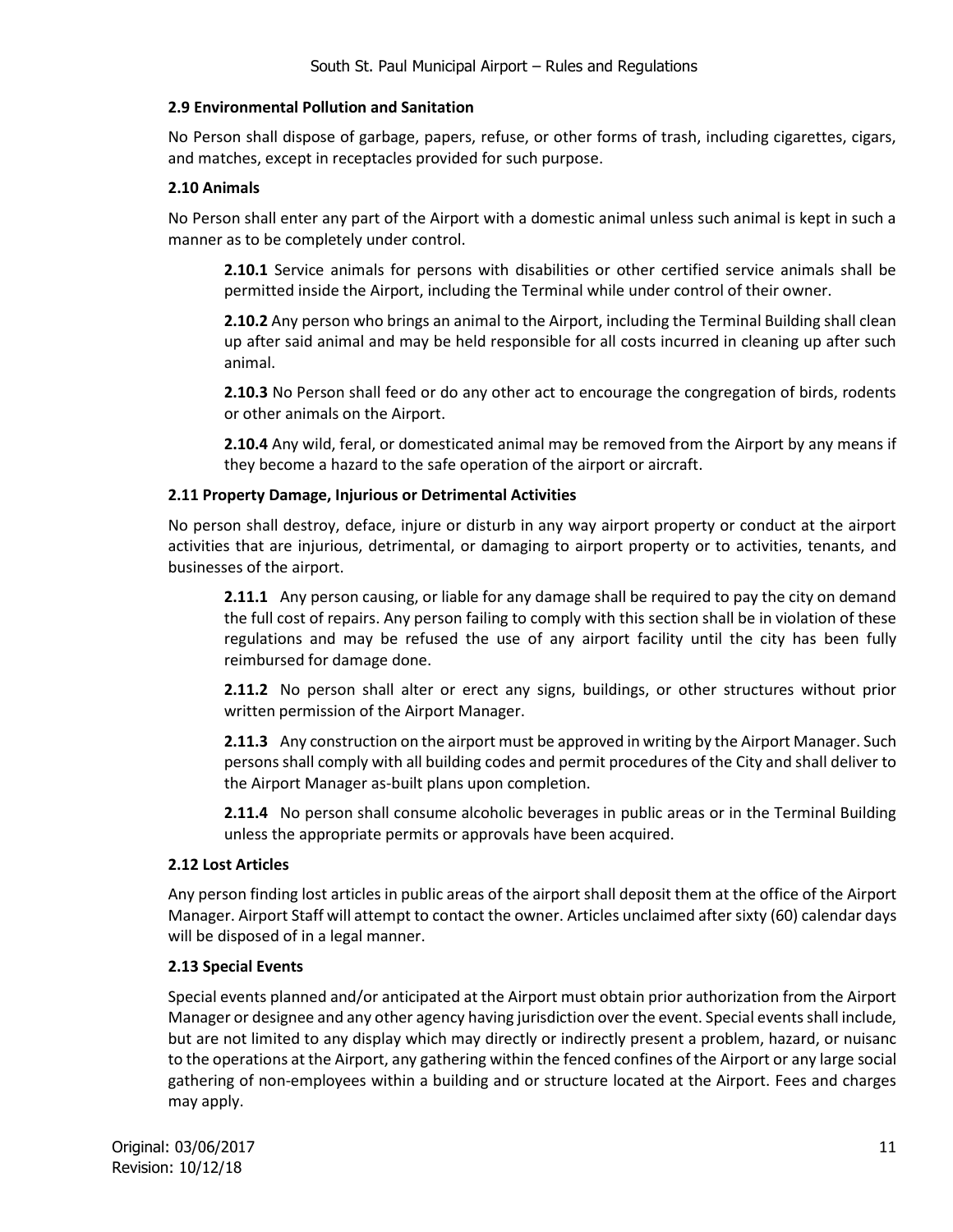## **2.14 Use of Access Gates/Doors**

The airport is equipped with electronic gate locks. Entrance to the airport may require a gate card issued by the Airport through the Airport Manager or designee. These cards will activate gates and the door to the Terminal Building. Lost, damaged, or stolen cards will require replacement cards at the normal card fee. All cards are subject to the latest revision of the terms and conditions. The Airport Manager or designee must be notified upon notice of loss, damage, or theft of the card. The gate card system has the ability to track usage of individual cards and to lock out specific cards.

**2.14.1** When automatic gates are used, vehicle operators must ensure no other vehicles or persons gain access to the Airport while the gate is in the process of closing and/or not fully closed.

**2.14.2** Persons who have been provided either a code or device for the purpose of obtaining access to the airport shall only use airport-issued codes/devices and shall not divulge, duplicate, or otherwise distribute the same to any other person, unless otherwise approved in writing by the Airport Manager.

**2.14.3** After-hours access to the Terminal Building or airfield may be provided through a secure method to flight crews or passengers by coordinating with the Airport Manager or designee.

## **3. FIRE AND SAFETY**

All applicable codes and standards of the Minnesota Uniform Statewide Building Code and National Fire Protection Association now in existence or hereafter promulgated are hereby incorporated by reference as part of the Rules and Regulations of the Airport and enforced by the South St. Paul City Fire Marshal.

## **3.1 Fueling Operations**

All aircraft self-fueling operations shall be done in a safe manner using methods that will not cause spillage. Some method of bonding or electrical grounding of aircraft shall be used at all times. It is the responsibility of the fueler to ensure that the correct fuel is dispensed.

**3.1.1** "Hot Fueling" or "Hot Loading" is not authorized for 100LL (AvGas) or 94UL (Swift Fuel).

**3.1.2** "Hot Fueling" or "Hot Loading" is not authorized for Jet A, except in cases where the protection of life, property, or safety are directly involved. Operators that can demonstrate safe procedures and justify the need will be considered on a case by case basis.

## **3.2 Vehicle Fueling Regulations**

The fuel contained in the pumps is taxed and intended to be used for flight.

## **3.3 Fire Extinguishers**

**3.3.1** A fire extinguisher shall be available and located in close proximity during fueling operations.

**3.3.2** Fire extinguishing equipment at the Airport shall not be tampered with at any time nor used for any purpose other than firefighting or fire prevention. All such equipment shall be maintained in accordance with the standards of the NFPA. Tags showing the date of the last inspection shall be attached to each unit showing the status of such equipment.

**3.3.3** All Tenants or lessees of hangars, Aircraft Maintenance Buildings, or shop facilities shall supply and maintain an adequate number of readily accessible fire extinguishers. Tags showing the date of the last inspection shall be attached to each unit showing the status of such equipment.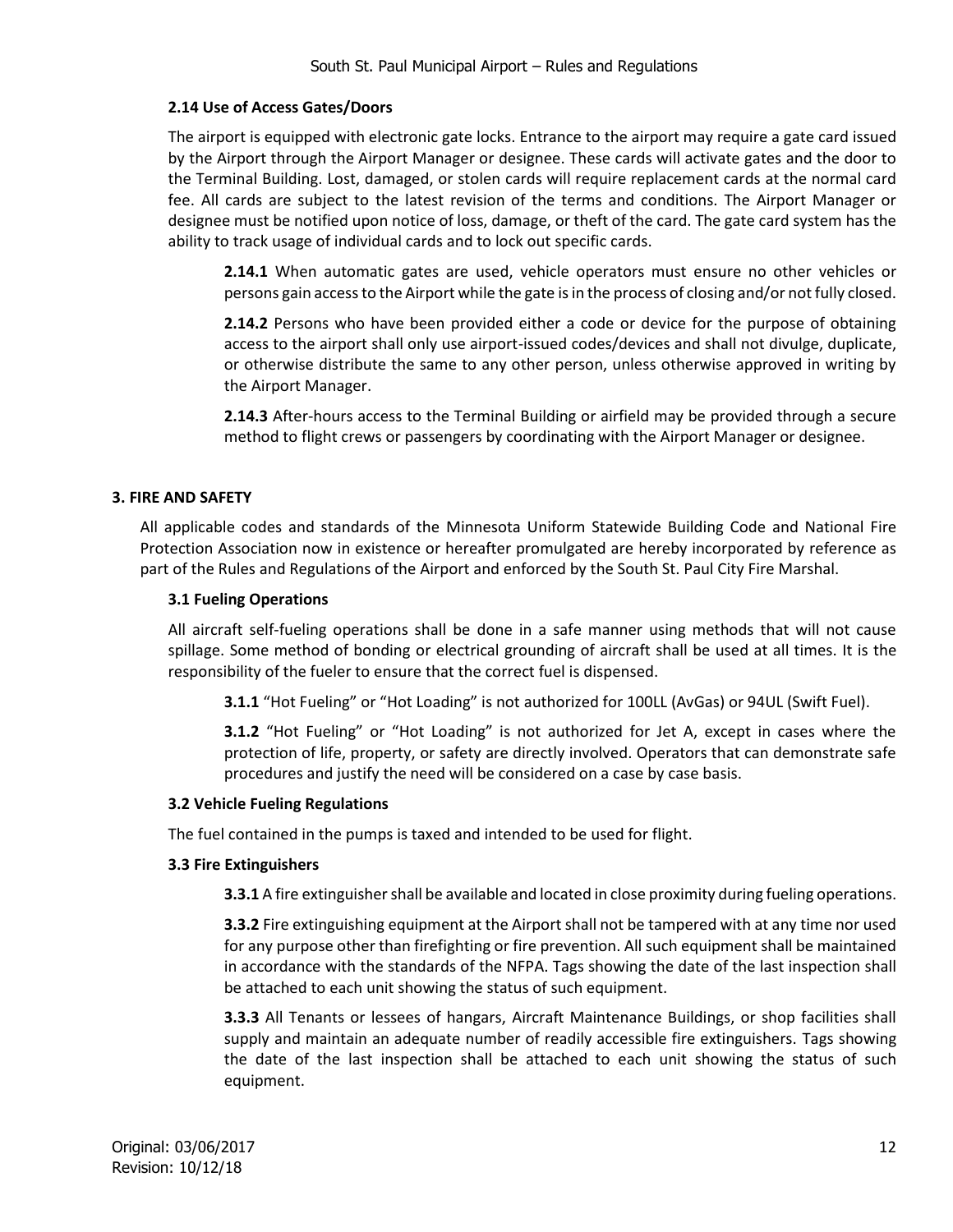## **3.4 Smoking**

**3.4.1** Smoking, carrying lighted smoking materialslighted striking matches or other lighted lighting devices or electronic cigarettes shall not be permitted on the ramp while fuel operations are in progress.

**3.4.2** Smoking or electronic cigarettes are not permitted in the Terminal Building.

**3.4.3** Smoking is not permitted within fifty (50) feet of an aircraft, fuel truck, and/or fuel storage area.

## **3.5 Storage of Materials**

**3.5.1** No Person shall keep or store material or equipment in such a manner as to constitute a fire hazard or be in violation of applicable City codes, or Federal or State laws. No more than six (6) gallons of fuel shall be stored in any building or structure on the Airport at any time. An exemption will be storage of fuel drained from an aircraft during maintenance activities. Such fuel will be stored in an approved storage container that meets 40 CFR 112 standards.

**3.5.2** As a matter of aircraft safety, any Person spilling any materials from a vehicle or aircraft operated on the Airport must immediately clean up the spill and dispose of such material appropriately.

## **3.6 Painting**

**3.6.1** The use of "dope" (cellulose nitrate or cellulose acetate dissolved in volatile flammable solvents) within any hangar is prohibited except for small quantities used and stored in an appropriate and safe manner.

**3.6.2** For paint, varnish, or lacquer spraying operations, the arrangement, construction, ventilation and protection of spraying booths and the storing and handling of materials shall be in accordance with NFPA Standards.

**3.6.3** Aircraft painting shall be performed only in approved spray booths located on the Airport. Operations must be ceased immediately and a citation authorized by the City Fire Marshall will be issued to all found violating this policy. This does not include minor paint touchup. Other approved methods may be permitted in lieu of spray booths.

## **3.7 Annual Hangar Inspections**

All hangars will be inspected annually. The airport is divided in halves with the North and West areas in one half, and the South area in the other half. The South Metro Fire Department Fire Marshall will inspect one-half the airport in any one year with airport staff inspecting the other half. All Commercial hangars will be inspected by the Fire Marshall every year. Items to be looked at will be the following:

- **A.** Fire Extinguishers inspected, and noted by tag annually by, by authorized inspector. Mounted next to door.
- **B.** No Smoking Signs posted.
- **C.** Electrical Panel easily accessible.
- **D.** Sprinkler Systems inspected and tagged by authorized inspector.
- **E.** Extension cables not used as permanent electrical supply lines.
- **F.** Non-Aeronautical items -- meet FAA Guidelines.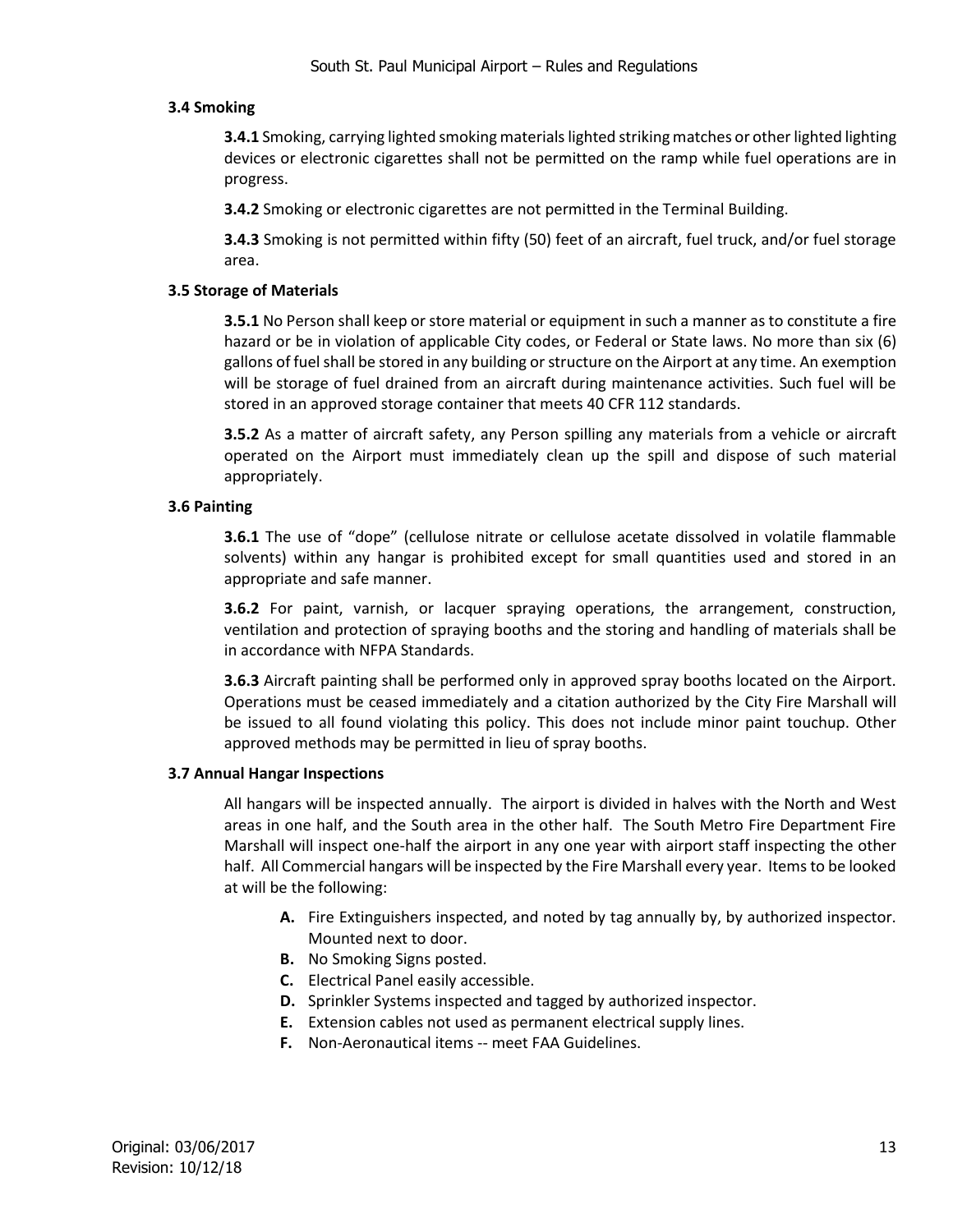Inspection periods will be announced early spring by email, Website, and Fleming Flyer. The period is *usually* the beginning of April thru end of August. It is up to the lease holder to ensure email/phone number contact info is up to date.

**3.7.1** Failure to meet inspection guidelines will incur penalties as set forth in the lease agreement.

**3.7.2** Failure to meet guidelines will also place the hangar into a default status.

## **4. AIRCRAFT OPERATIONS**

## **4.1 Landing and Takeoff of Aircraft**

**4.1.1** The Airport does not recommend or encourage landing or taking off from any surface other than the approved designated runway. Unpaved areas are not maintained for aircraft landing or take-off operations. In doing so, the aircraft owner, operator, and/or pilots assume all risk liability, and repair costs in the event of damage or injury.

**4.1.2** All rotorcraft and helicopters landings and takeoffs shall be made on a runway or taxiway. Takeoffs and landings to or from taxi lanes is not authorized unless safe operations can be justified and approved by the Airport Manager.

## **4.2 Aircraft Accident Reports**

Any persons involved in an aircraft accident occurring on the airport shall send a copy of any report required by the FAA, State, or NTSB to the Airport Manager.

## **4.3 Emergency Conditions**

Emergency procedures for the Airport may be issued at the discretion of the Airport Management Staff and as such, the Airport Manager may determine when normal operations may possibly resume.

## **5. AIRPORT OPERATIONAL RESTRICTIONS**

## **5.1 Restrictions**

Unless contrary to FARs (Federal Aviation Regulations), the Manager may designate or restrict or prohibit the use of the Airport.

## **5.2 Balloons, Kites, Models, Unmanned Aerial Vehicles, & Rockets**

No kites, model airplanes, rockets, unmanned aerial vehicles or other objects shall be flown at the Airport without prior authorization from the Airport Manager in accordance with 14 CFR Part 101 and 107.

## **6. TAXI & GROUND OPERATIONS RULES**

#### **6.1 Taxiing and Run-Up Operations**

**6.1.1** The starting, positioning, or taxiing of any aircraft shall be done in such a manner so as to avoid generating (or directing) any propeller slipstream or engine blast that may endanger or result in injury to persons or damage to property.

**6.1.2** Aircraft engines shall not be started and aircraft shall not be taxied into, out of, or within any structure on the Airport.

## **6.2 Emergency Vehicles**

Taxiing Aircraft shall have the right-of-way to any emergency vehicle.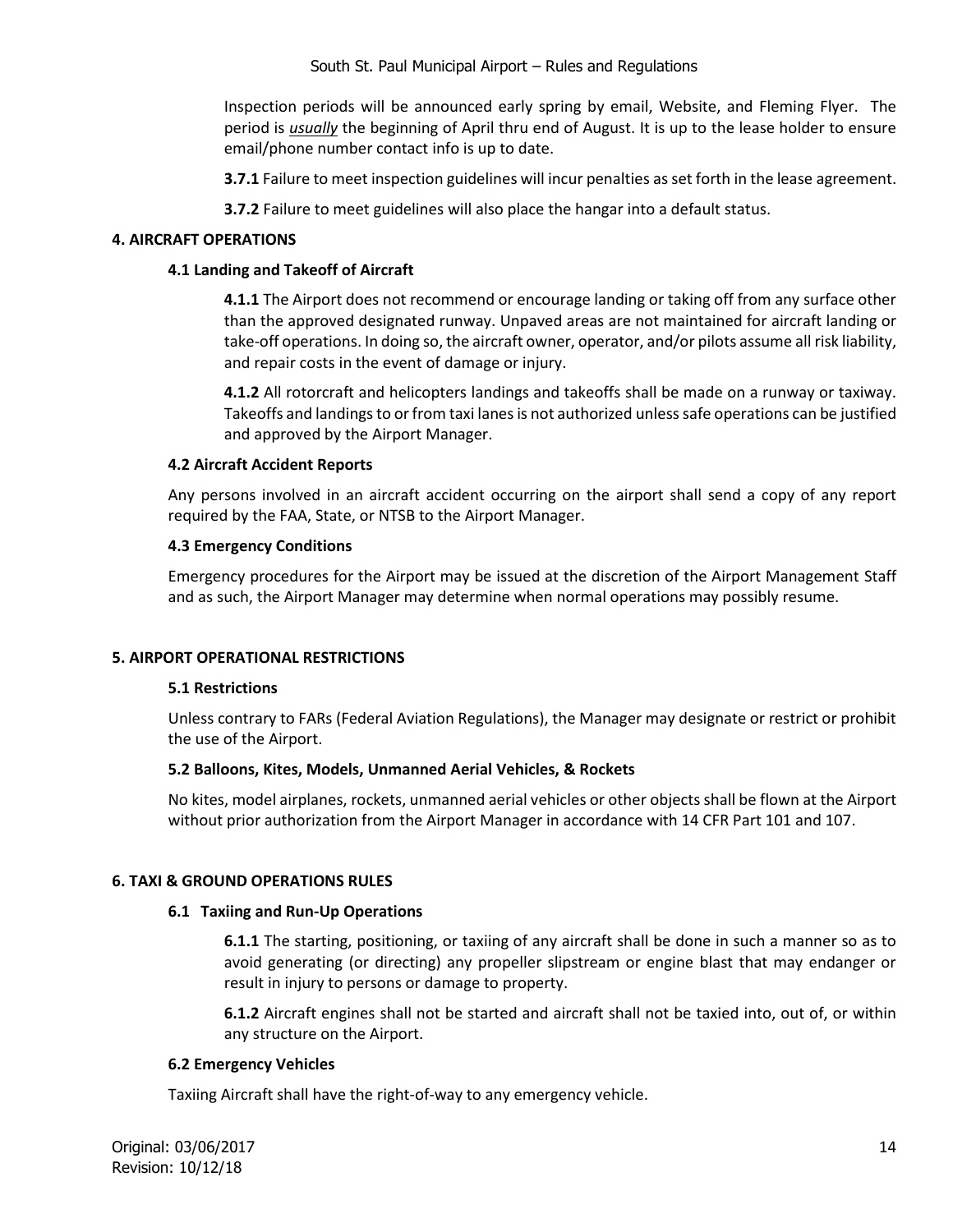## **6.3 Noise Abatement Procedures**

The pilots of all aircraft landing, taking off, or taxiing at the Airport shall comply with the noise abatement rules and procedures established for the Airport as posted in the Terminal Lobby and/or online.

## **6.4 Aircraft Parking**

No person shall leave an aircraft parked and unattended on the Airport without properly securing the aircraft with either wheel chocks and/or tie-down ropes.

## **6.5 Based Aircraft Registration**

All Aircraft based at the Airport must be registered with the State of Minnesota through the Department of Transportation Aeronautics Office. Information must include, but is not limited to: Aircraft Make and Model, Aircraft Registration Number, aircraft owner's name, address, and phone number along with Proof of Liability Insurance at the minimum acceptable level established by the legal community.

## **6.6 Disabled and/or Derelict Aircraft**

Subject to compliance with the appropriate FARs, the aircraft owner shall be responsible for the prompt removal of disabled aircraft and parts of such aircraft at the Airport as directed by the Airport Manager or his/her authorized representatives. Such aircraft and any and all parts thereof may be removed by the Manager at the owner's or operator's expense and without liability for damage which may be incurred as a result of such removal.

**6.6.1** No Person shall park or store any aircraft in non-flyable or non-airworthiness condition on Airport property, excluding leased premises, for a period in excess of ninety (90) days, without written permission from the Airport Manager.

**6.6.2** Whenever any aircraft is parked, stored, or left in non-flyable condition on the Airport in violation of the provisions of this Section, the City shall so notify the owner or operator thereof by certified or registered mail, requiring removal of said aircraft within fifteen (15) days of receipt of such notice. If the owner or operator is unknown or cannot be found, the Manager shall clearly post and affix such notice to the said aircraft, requiring removal of said aircraft within fifteen (15) days from date of posting. Upon failure of the owner or operator of said aircraft to remove said aircraft within the period provided, the Manager shall cause the removal of such aircraft from the Airport. All costs incurred by the Airport shall be recoverable against the owner or operator thereof.

## **6.7 Aircraft Maintenance**

**6.7.1** Preventative maintenance (as defined by 14 CFR Part 43) may be performed on aircraft in accordance with these rules on airport property.

**6.7.2** Maintenance, rebuilding, and alterations(as defined by 14 CFR Part 43), except preventative maintenance as permitted by 6.7.1, may not be performed in City owned T-hangars and will also be done in accordance with applicable leases and certifications.

# **6.8 Aircraft Parking and Storage**

Aircraft shall be parked only in those areas designated for such purpose by the Airport Manager. Excluding contractual tie downs or those tie downs owned by a particular entity, airport tie-downs are non-exclusive use and on a first come first serve basis.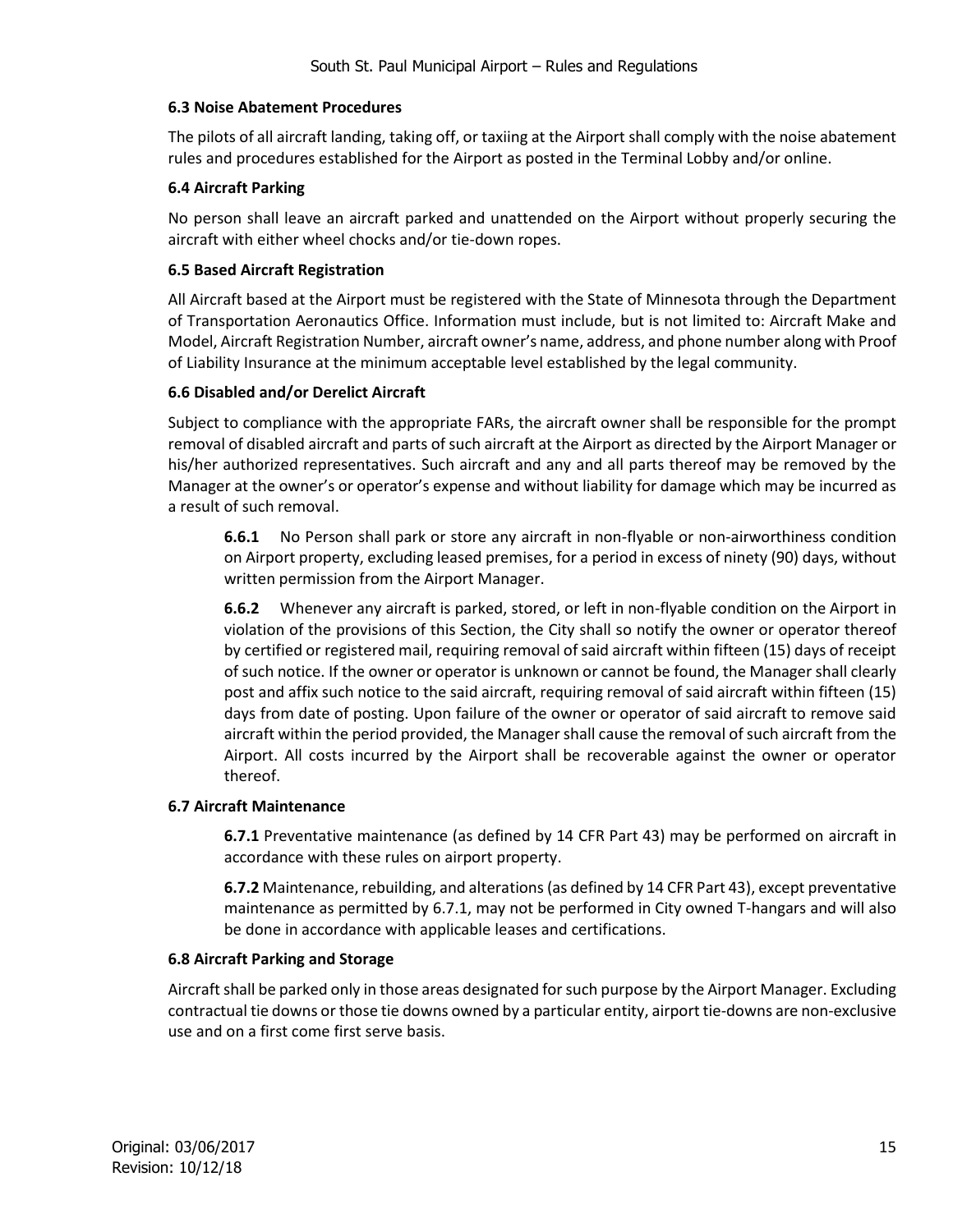## **6.9 Disabled, Abandoned, or Illegally Parked Aircraft**

**6.9.1** No aircraft, that is unregistered or non-operational, shall remain at the Airport for more than thirty (30) consecutive days, except with prior written permission by the Airport Manager.

**6.9.2** The Airport Manager may tow, remove, or cause to be removed from the Airport any aircraft that is disabled, abandoned, and/or tied-down in violation of these Rules and Regulations (or if the aircraft creates a safety hazard or interferes with Airport operations at the aircraft registered owners risk and expense and without liability for damage that may result from such removal.

# **7. MOTOR VEHICLES**

Vehicle operations on the Airport in a careless, negligent, unsafe, or reckless manner; in disregard of the rights and safety of others; and without due caution and circumspection; or at a speed or in a manner which endangers, or is likely to endanger, persons or property is prohibited.

## **7.1 Traffic Signs and Signal Devices**

The Airport Manager will post, erect, or cause to be erected all speed signs, signs, markers, and signal devices pertaining to traffic control within the boundaries of the Airport. Failure to comply with the directions indicated on such signs, markers, or devices erected or placed in accordance herewith shall be in violation of these Rules and Regulations.

## **7.2 Safe Speed**

No Person shall drive a Motor Vehicle on the Airport at a speed greater than what is reasonable and prudent under the conditions and having regard to the actual and potential hazards, then existing.

## **7.3 Maximum Speed**

No Person shall drive a Motor Vehicle on the streets and other vehicular traffic areas on the Airport, including parking areas, in excess of the speed limits indicated on signs posted. In areas in which signs are not posted, the speed limit shall be 15 miles per hour.

## **7.4 Vehicle Operations on Movement Area**

No Motor Vehicle shall be permitted on the Movement Area unless the Airport Manager has granted specific permission to such vehicle. Such vehicle shall at all times yield the right-of-way to aircraft.

## **7.5 Vehicles Crossing Taxiways and Runways**

All motor vehicles operating on or across taxiways or runways shall be equipped with operable two-way radio and have an operating orange/yellow/amber rotating or flashing beacon, except when under escort by another authorized and equipped vehicle. Blue/red-flashing lights are acceptable for Police, Fire, and Rescue vehicles.

**7.5.1** The Motor Vehicle shall self-announce his or her position and intentions prior to operating on or crossing an active runway. The motor vehicle operator shall also self-announce being clear of all-active runways and taxiways.

**7.5.2** The installation of two-way radios shall not be construed as a license or permission to operate a motor vehicle on the Movement Area without prior permission of the Airport Manager.

## **7.6 Right-of-Way Aircraft**

**7.6.1** Aircraft taxiing on any runway or taxiway shall always have the right-of-way over motor vehicular traffic.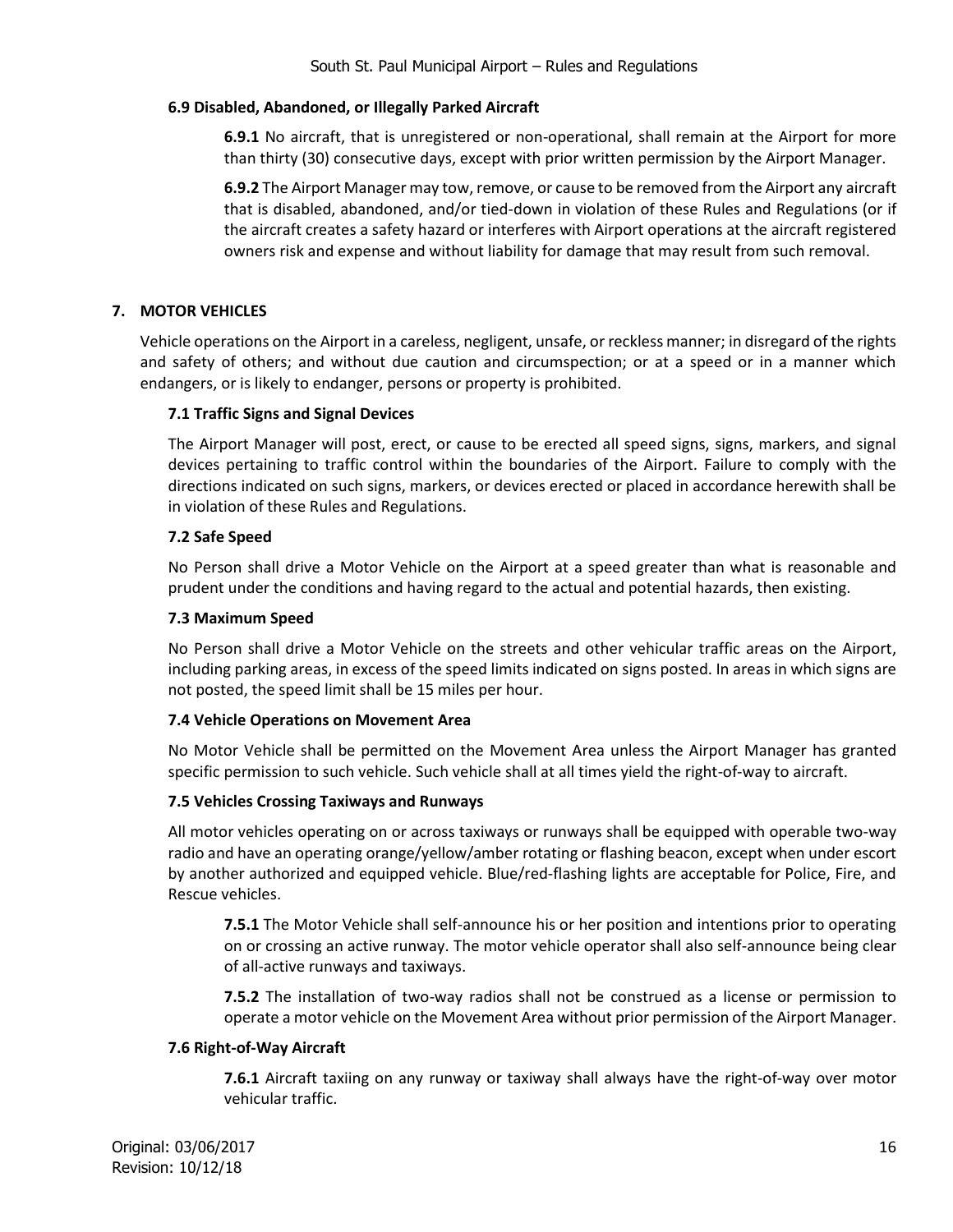**7.6.2** All vehicles shall pass no closer than one-hundred (100) feet to the rear of taxiing aircraft when practicable.

**7.6.3** No vehicle shall approach closer than one-hundred (100) feet to any aircraft whose engines are running, excluding ground service and emergency vehicles.

## **7.7 Disabled, Abandoned, or Illegally Parked Vehicles**

**7.7.1** No motor vehicle, trailer, or other equipment shall remain at the Airport for more than thirty (30) consecutive days, except with prior written permission by the Airport Manager.

**7.7.2** The Airport Manager may tow, remove, or cause to be removed from the Airport any vehicle or equipment that is disabled, abandoned, and/or parked in violation of these Rules and Regulations (or if the Vehicle creates a safety hazard or interferes with Airport operations (at the Vehicle operator's risk and expense and without liability for damage that may result from such removal.

## **7.8 Parking (or Stopping)**

**7.8.1** Vehicles shall not be parked or stopped:

**7.8.1.1** In such a manner so as to obstruct a parking lot lane, driveway, roadway, Airport access gate, walkway, crosswalk, fire lane, runway, taxiway, taxilane, and/or obstruct access to hangars parked aircraft, and/or parked vehicles.

**7.8.1.2** Within twenty-five (25) feet of a fire hydrant or within a fire lane or restricting the access to or from the fire lane.

**7.8.1.3** In front of the Terminal Building on the ramp side except for short durations as to no obstruct aircraft or pedestrian traffic.

**7.8.2** Displaying vehicles or other equipment for sale at the Airport is prohibited, except for aircraft.

**7.8.3** T-hangar tenants may park fully operational/functional vehicles outside of their T-hangar, provided that it is only temporary and do not obstruct aircraft movement. If the tenant will be away from the Airport for more than 20 hours, the vehicle should be parked inside the T-hangar. A vehicle parked more than 20 consecutive hours outside of the T-hangar may be towed at the vehicle owner's risk and expense and without any liability to the communities for damage that may result, unless otherwise permitted by the Airport Manager.

**7.8.3.1** Only one vehicle or piece of equipment is permitted to be parked outside a Thangar.

**7.8.4** Boats, jet skis, snowmobiles, dune buggies, racecars, recreational vehicles, trailers, etc. may not be permanently parked or stored on the airport. For temporary storage, permission must be granted by the Airport Manager.

## **7.9 Vehicle Repair**

No person shall clean or make any repairs to road vehicles anywhere on the airport, except on leased premises or in designated areas and for those non-commercial minor repairs necessary to remove such vehicles from the Airport.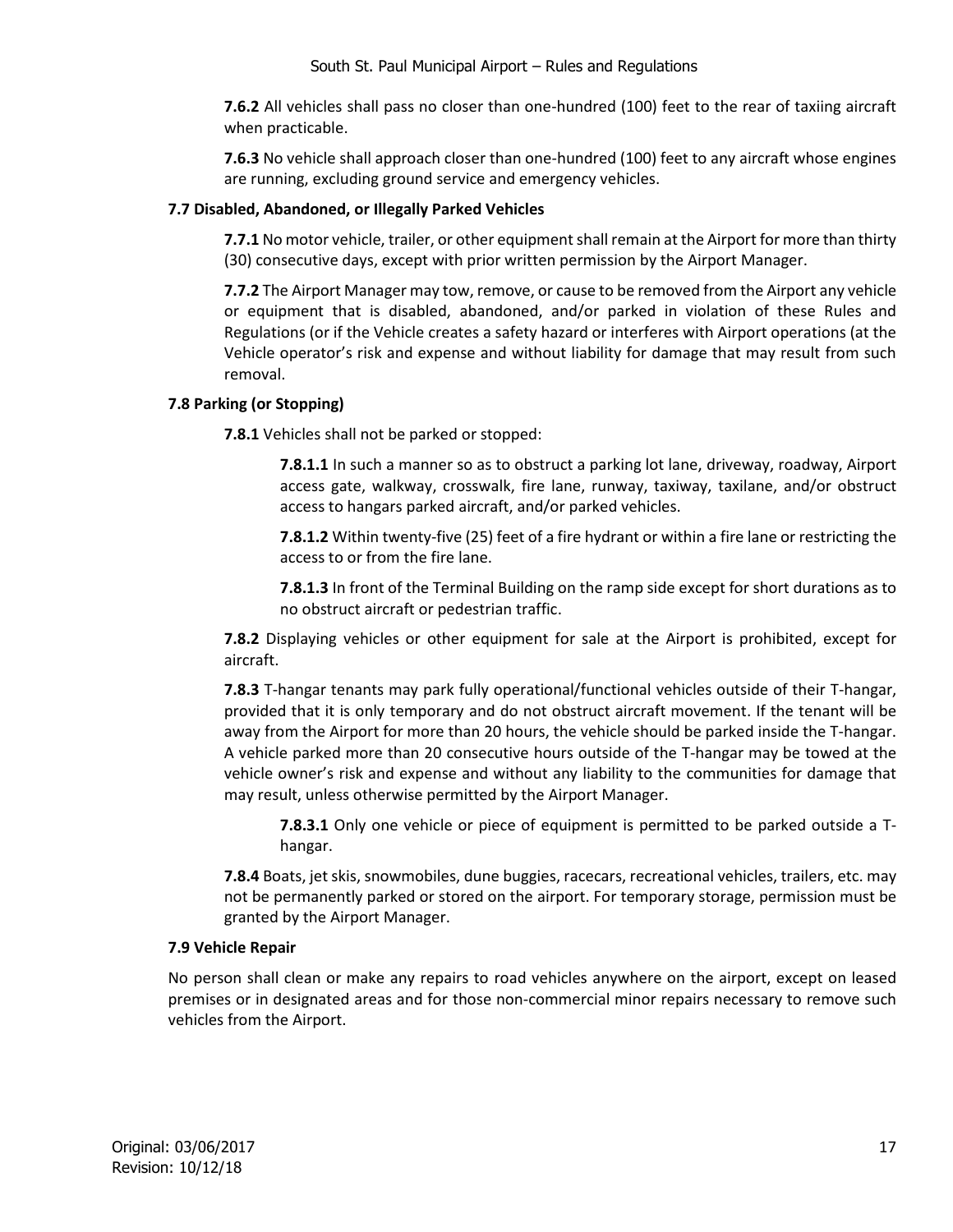#### **8. PENALTIES**

#### **8.1 Emergency Removal**

Any person who in the judgment of the Airport Manager threatens the safe operation of the Airport, or who constitutes a danger to persons, aircraft, or property on the Airport shall be subject to removal from and denial to the Airport for a period of time as specified by the Airport Manager. Such removal and/or denial of access expires at the conclusion of the next session of the City Council unless sustained or extended by a vote of the members of the City Council then present.

#### **8.2 Non-Emergency Removal**

Any person or persons who knowingly or willfully violate these Rules and Regulations or who refuse to comply therewith, after proper request to do so by an authorized representative of the Airport or the City of South St. Paul, shall be subject to removal from and denial of access to the Airport for such period of time as may be specified by the Airport Manager. Prior to imposing removal or denial of access, the Manager shall take all reasonable measures to ensure the violator is aware of the nature of his or her infraction and of the date, time, and place of the next City Council meeting that will take action on the infraction. Such removal and/or denial of access expires at the conclusion of the next session of the City Council unless sustained or extended by a vote of the members of the City Council then present. The violator will have the right to respond to the infraction(s) at the City Council meeting.

## **8.3 Hearing Before the City Council**

Any person who feels that he or she has been wrongfully removed from the Airport, or denied access thereto, pursuant to these Rules and Regulations, may request a hearing before the City Council provided that such request shall be made in writing and shall be filed with the Airport Manager within ninety (90) calendar days of such removal or denial. All decisions or actions taken by the City Council are final.

#### **8.4 Notice of Trespass**

The Airport Manager will request that the City Police Department issue a "notice of trespass" when someone must be removed from the Airport.

## **9. HAZARDOUS WASTE**

#### **9.1 Hazardous Waste and Materials**

**9.1.1** All petroleum products, dopes, paints, solvents, acids, or any other Hazardous Waste shall be disposed of off the Airport and in compliance with all applicable Regulatory Measures and shall not be dumped in drains, on Aprons, catch basins, ditches, or elsewhere on the Airport. Used engine oil shall be disposed of only at approved waste oil stations or disposal points.

**9.1.2** Aviation fuels, automotive gasoline, or deicing fluids in quantities greater than five gallons shall not be stored at the Airport. Fuels contained within an aircraft or vehicle are permissible and do not count toward the allowable quality.

**9.1.3** All fuel handled on the Airport shall be treated with due caution and circumspection with regard to the rights and safety of others so as not to endanger, or likely to endanger, persons or property. Fueling of aircraft and vehicles is only allowed on paved surface.

## **9.2 Pollutants and Contaminants**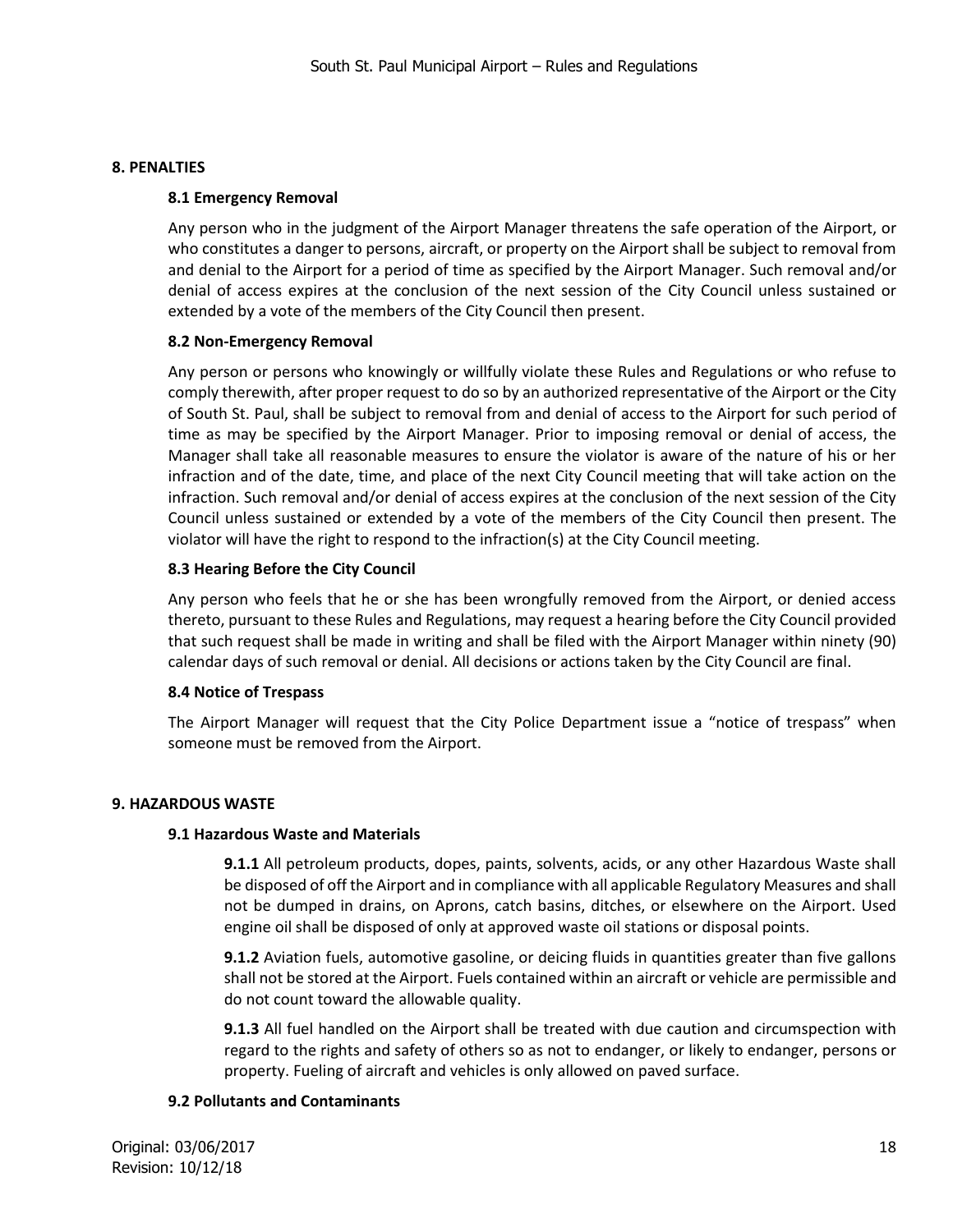**9.2.1** Minor Spills – Spills less than five gallons and those that do not compromise the safety of the general public.

**9.2.2** Major Spills – Spills in excess of five gallons but less than 25 gallons or any spill causing an immediate threat to the safety of the general public.

**9.2.3** Major spills must be reported to the Airport, however; it is requested that all spills be reported to the Airport.

## **10. AIRCRAFT HANGARS**

## **10.1 Hangar Use and Grant Assurances**

As a condition of Federal and State Grant Assurances, the Airport must assure appropriate use of hangars in accordance with FAA Order 5190.6.

## **10.2 Maintenance of Premises**

All Operators and Lessees are required to keep the land and/or improvements under lease (or being occupied or used) free from all fire hazards and maintain the same in a condition of repair, cleanliness, safety, and general maintenance in a good manner agreeable to the Airport Manager and in accordance with the Operators or Lessees Agreement.

## **10.3 Floor and Apron Care**

All tenants on the airport shall keep the floors of hangars and tie-downs leased by them, or used in their operations, clean and clear of fuel, oil, grease and other similar materials.

## **10.4 Storage**

**10.4.1** No person shall store or stock materials or equipment in such a manner as to be unsightly or constitute a hazard to personnel or property, as determined by the airport manager or fire inspector.

**10.4.2** Hangars will be primarily used for aircraft and aircraft related storage.

# **10.5 Storage, Transfer and Cleanup Charges**

The City may remove and impose storage, removal and transfer charges upon any property unlawfully located at the airport and may charge the responsible person(s) for the cost of the cleanup, any required environmental remediation, and expenses incurred by, or fines or damages imposed on, the City as a result thereof.

# **10.6 Oxygen and Other Compressed Gas Tanks**

Any compressed gas in a cylinder or portable tank must be secured to a fixed location or secured to a portable cart designed for the cylinder(s) or tank(s). Compressed gas cylinders or tanks must have pressure relief devices installed and maintained. Cylinders or tanks not in use shall have a transportation safety cap installed.

## **10.7 City T-hangar Subleasing**

Subleasing is not allowed in the City owned T-hangars. The Airport Manager reserves the right to terminate the lease of a lessee in violation of this rule.

# **10.8 Residing in Hangars**